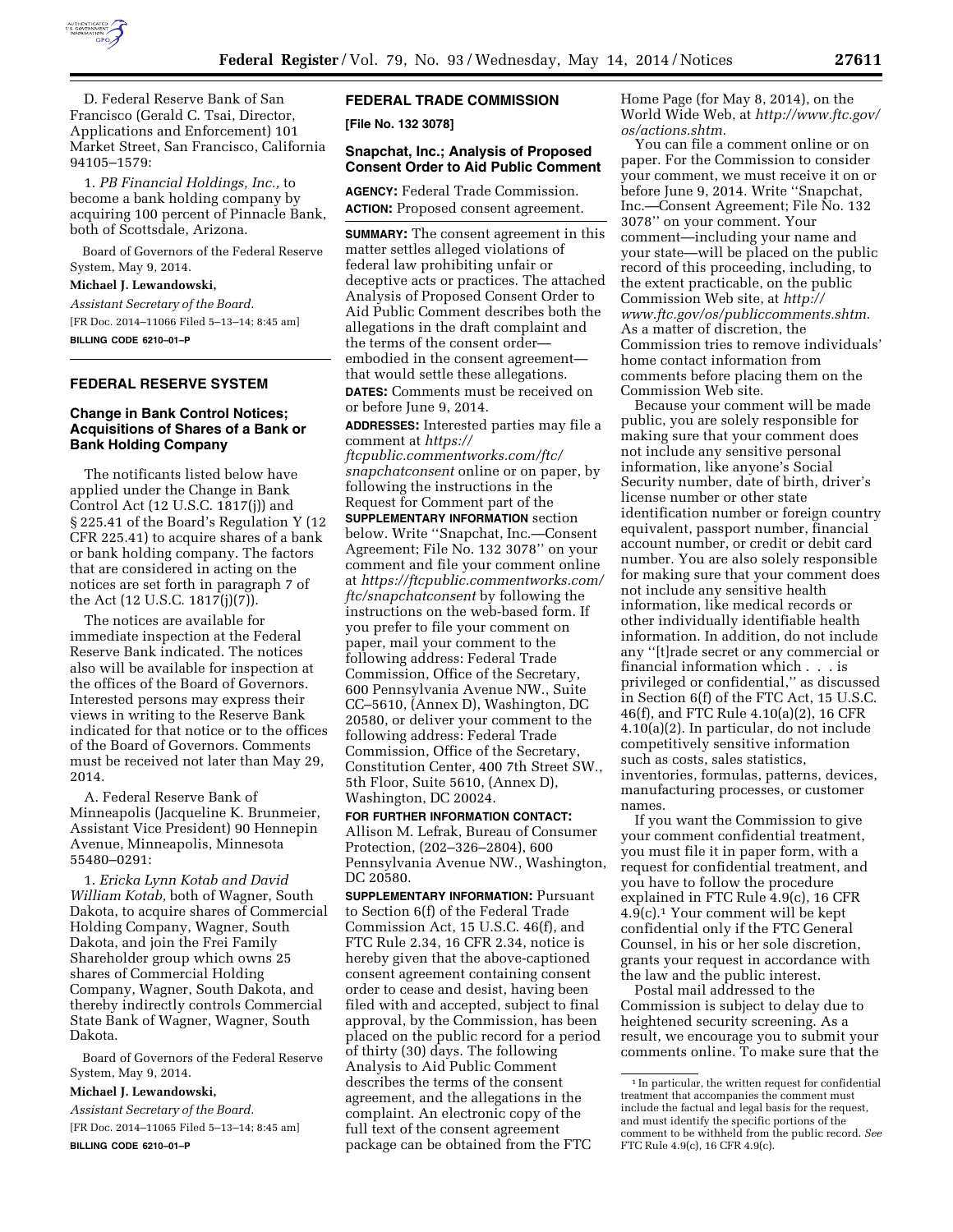Commission considers your online comment, you must file it at *[https://](https://ftcpublic.commentworks.com/ftc/snapchatconsent) [ftcpublic.commentworks.com/ftc/](https://ftcpublic.commentworks.com/ftc/snapchatconsent) [snapchatconsent](https://ftcpublic.commentworks.com/ftc/snapchatconsent)* by following the instructions on the web-based form. If this Notice appears at *[http://](http://www.regulations.gov/#!home) [www.regulations.gov/#!home](http://www.regulations.gov/#!home)*, you also may file a comment through that Web site.

If you file your comment on paper, write ''Snapchat, Inc.—Consent Agreement; File No. 132 3078'' on your comment and on the envelope, and mail your comment to the following address: Federal Trade Commission, Office of the Secretary, 600 Pennsylvania Avenue NW, Suite CC–5610, (Annex D), Washington, DC 20580, or deliver your comment to the following address: Federal Trade Commission, Office of the Secretary, Constitution Center, 400 7th Street SW., 5th Floor, Suite 5610, (Annex D), Washington, DC 20024. If possible, submit your paper comment to the Commission by courier or overnight service.

Visit the Commission Web site at *<http://www.ftc.gov>*to read this Notice and the news release describing it. The FTC Act and other laws that the Commission administers permit the collection of public comments to consider and use in this proceeding as appropriate. The Commission will consider all timely and responsive public comments that it receives on or before June 9, 2014. You can find more information, including routine uses permitted by the Privacy Act, in the Commission's privacy policy, at *[http://](http://www.ftc.gov/ftc/privacy.htm) [www.ftc.gov/ftc/privacy.htm.](http://www.ftc.gov/ftc/privacy.htm)* 

#### **Analysis of Proposed Consent Order To Aid Public Comment**

The Federal Trade Commission has accepted, subject to final approval, a consent order applicable to Snapchat, Inc. (''Snapchat'').

The proposed consent order has been placed on the public record for thirty (30) days for receipt of comments by interested persons. Comments received during this period will become part of the public record. After thirty (30) days, the Commission will again review the agreement and the comments received, and will decide whether it should withdraw from the agreement and take appropriate action or make final the agreement's proposed order.

Snapchat provides a mobile application that allows consumers to send and receive photo and video messages known as ''snaps.'' Both the iTunes App Store and the Google Play store list Snapchat among the top 15 free applications. As of September 2013, users transmitted more than 350 million snaps daily. Before sending a snap, the

application requires the sender to designate a period of time that the recipient will be allowed to view the snap, up to ten seconds. Snapchat markets the application as an ''ephemeral'' messaging application, and claimed that once the timer expires, the snap ''disappears forever.'' Snapchat represented, for a certain period, on its product description page on the iTunes App Store and Google Play and on the ''FAQ'' page on its Web site that snaps disappear when the timer expires. Snapchat further claimed that if a recipient took a screenshot of a snap, the sender would be notified. Snapchat also provides its users with a feature to find friends on the service, and prompts users during registration to enter their mobile telephone number in order to find friends.

Count 1 of the Commission's complaint alleges that Snapchat misrepresented that when sending a message though its application, the message would disappear forever after the user-set time period expires. Count 2 of the complaint alleges that Snapchat misrepresented that the sender will be notified if the recipient takes a screenshot of a snap. The complaint alleges that several methods exist by which a recipient can use tools outside of the application to save snaps, allowing the recipient to view them indefinitely. Additionally, the complaint alleges that widely publicized methods existed by which recipients could easily circumvent Snapchat's screenshot detection mechanism and capture a screenshot of a snap without the sender being notified.

Count 3 of the complaint alleges that Snapchat misrepresented in its privacy policy that it does not access locationspecific information from consumers' mobile devices. Contrary to this representation, the complaint alleges that for a certain period, the Snapchat application on Android transmitted Wi-Fi based and cell-based location information from user's mobile devices to an analytics tracking provider.

Count 4 of the complaint alleges that Snapchat misrepresented, for a certain period, in its user interface that a user's mobile phone number was the only personal information that Snapchat collected in order to find the user's friends. Count 5 of the complaint alleges that Snapchat misrepresented in its privacy policy that it collected only the user's email, phone number, and Facebook ID for the purpose of finding friends. However, the complaint alleges that when the user chose to find friends, Snapchat collected not only the user's phone number, but also, without

informing the user, the names and phones numbers of all the contacts in the user's mobile device address book.

Finally, Count 6 of the complaint alleges that Snapchat misrepresented that it employed reasonable security measures in the design of its find friends feature. Specifically, the complaint alleges that for a certain period of time, Snapchat failed to verify that the phone number that an iOS user entered into the application did, in fact, belong to the mobile device being used by that individual. Due to this failure, an individual could create an account using a phone number that belonged to another consumer, enabling the individual to send and receive snaps associated with another consumer's phone number. Additionally, for a certain period, Snapchat allegedly failed to implement effective restrictions on the number of find friends requests that any one account could make. Further, Snapchat allegedly failed to implement any restrictions on serial and automated account creation. As a result of these security failures, in December 2013, attackers were able to use multiple accounts to send millions of find friends requests and compile a database of 4.6 million Snapchat usernames and the associated phone numbers.

The proposed order contains provisions designed to prevent Snapchat from engaging in the future in practices similar to those alleged in the complaint. Part I of the proposed order prohibits Snapchat from misrepresenting the extent to which Snapchat or its products or services protect the privacy, security, or confidentiality of covered information, including: (1) The extent to which a message is deleted after being viewed by the recipient; (2) the extent to which Snapchat or its products or services are capable of detecting or notifying the sender when a recipient has captured a screenshot of, or otherwise saved, a message; (3) the categories of covered information collected; or (4) the steps taken to protect against misuse or unauthorized disclosure of covered information.

Part II of the proposed order requires Snapchat to establish and maintain a comprehensive privacy program that is reasonably designed to: (1) Address privacy risks related to the development and management of new and existing products and services for consumers, and (2) protect the privacy and confidentiality of covered information, whether collected by Snapchat or input into, stored on, captured with, or accessed through a computer using Snapchat's products or services. The privacy program must contain privacy